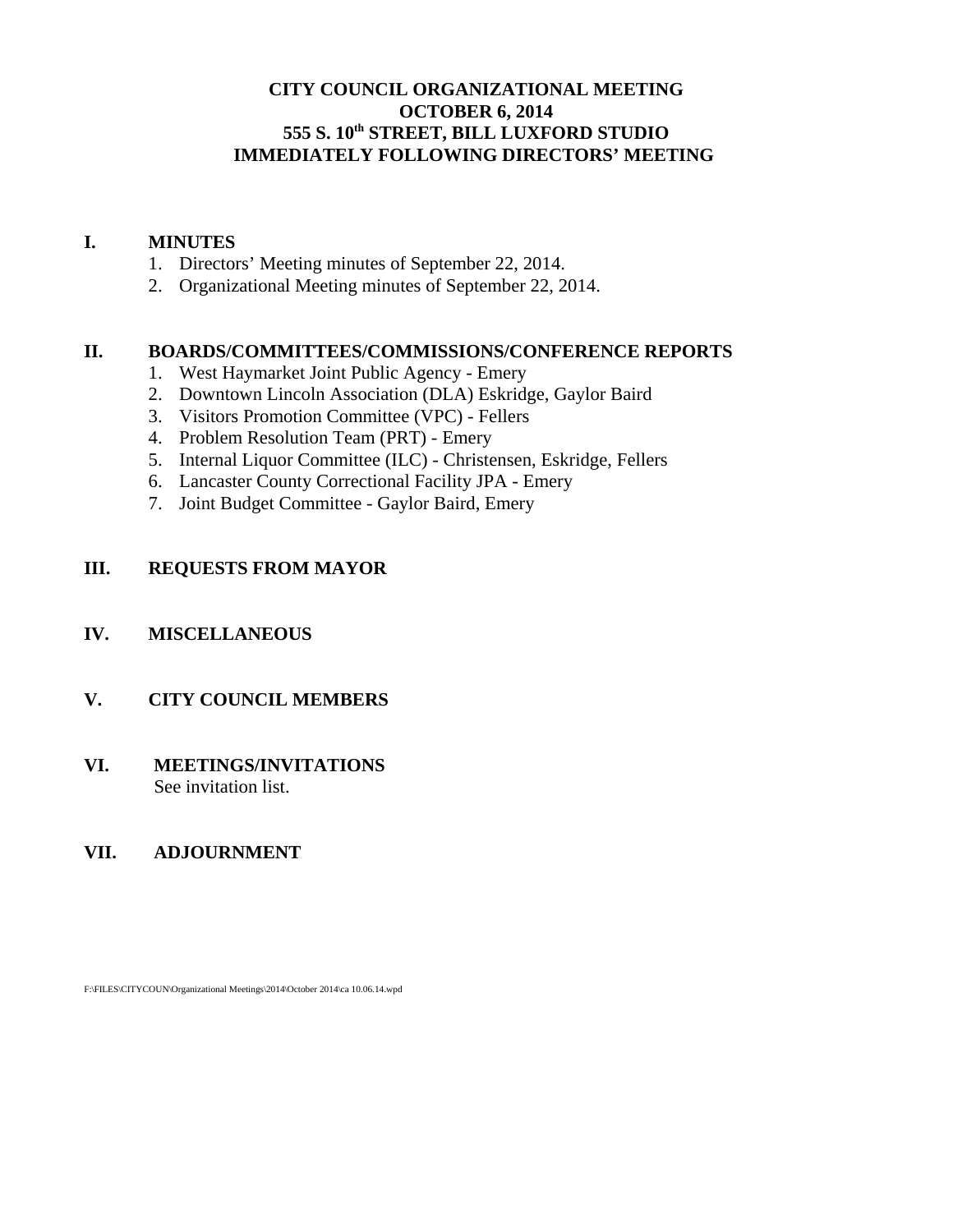### **MINUTES CITY COUNCIL ORGANIZATIONAL MEETING OCTOBER 6, 2014**

**Present:** Doug Emery, Chair; Trent Fellers, Vice Chair; Jon Camp; Carl Eskridge; Leirion Gaylor Baird; Jonathan Cook; and Roy Christensen

### **Others:** Rick Hoppe, Chief of Staff

Chair Emery opened the meeting at 2:10 p.m. and announced the location of the Open Meetings Act.

### **I. MINUTES**

- 1. Directors' Meeting minutes of September 22, 2014.
- 2. Organizational Meeting minutes of September 22, 2014.

With no corrections the above minutes will be placed on file in the City Council office.

## **II. BOARDS/COMMITTEES/COMMISSIONS/CONFERENCE REPORTS**

### **1. West Haymarket Joint Public Agency - Emery**

Emery stated they're coming to a close on the last two garages, which are now open. Discussed the final look of the green and red, and how it will shine at night to differentiate. Emery commented during the evenings of the last 2 home football games the block between Q and R Streets on Canopy Street was closed, not to allow drinking but because the number of people standing in the road to watch football on the Cube, as they couldn't get in with it being full.

#### **2. Downtown Lincoln Association (DLA) - Eskridge, Gaylor Baird**

Eskridge stated Mixdorf, City Parking Manager, spoke on the parking plan being worked on. Areas identified where they anticipate near future parking needs, one being close to Pershing. As this site is developed future parking is needed as part of the plan as there's already a need for parking regardless of a new development.

Gaylor Baird stated interestingly during his presentation Mixdorf said the Larson Building parking was full in 2 years. Not expected as quickly with 650 spaces. He mentioned when LumberWorks parking garage was discussed there was commentary of being too far away and people wouldn't use. LumberWorks has 500 spaces, all full, and they cannot take any additional monthly parkers. The garage reduced some monthly parkers in order to meet agreements.

Gaylor Baird added the DLA parking garages are coming on line, but there still is need for garages centrally located. On the plans can see where Mixdorf anticipates the greatest future need. Emery asked for locations of greatest need. Gaylor Baird replied between 13<sup>th</sup> and 18<sup>th</sup> and between L and K Streets, and logical future areas between  $9<sup>th</sup>$  and  $10<sup>th</sup>$  and Rosa Parks Way. The charter future areas being looked at. Also, the DLA is preparing for October  $8<sup>th</sup>$  - 15<sup>th</sup> events. The Tower Square ribbon cutting. A run, yoga, and other public events. The DLA had their BID renewal process begin with their consultant, who is from Denver. They will be looking to Lincoln's future, evaluating business districts and looking for ways to simplify them, and in the long-term, looking at the South Haymarket or east towards Antelope Valley, going forward.

## **3. Visitors Promotion Committee (VPC) - Fellers**

Fellers stated the VPC reviewed applications from Woods Park Tennis Center who asked for \$750,000 for the facility they were building. Great presentation from the Woods Park Foundation.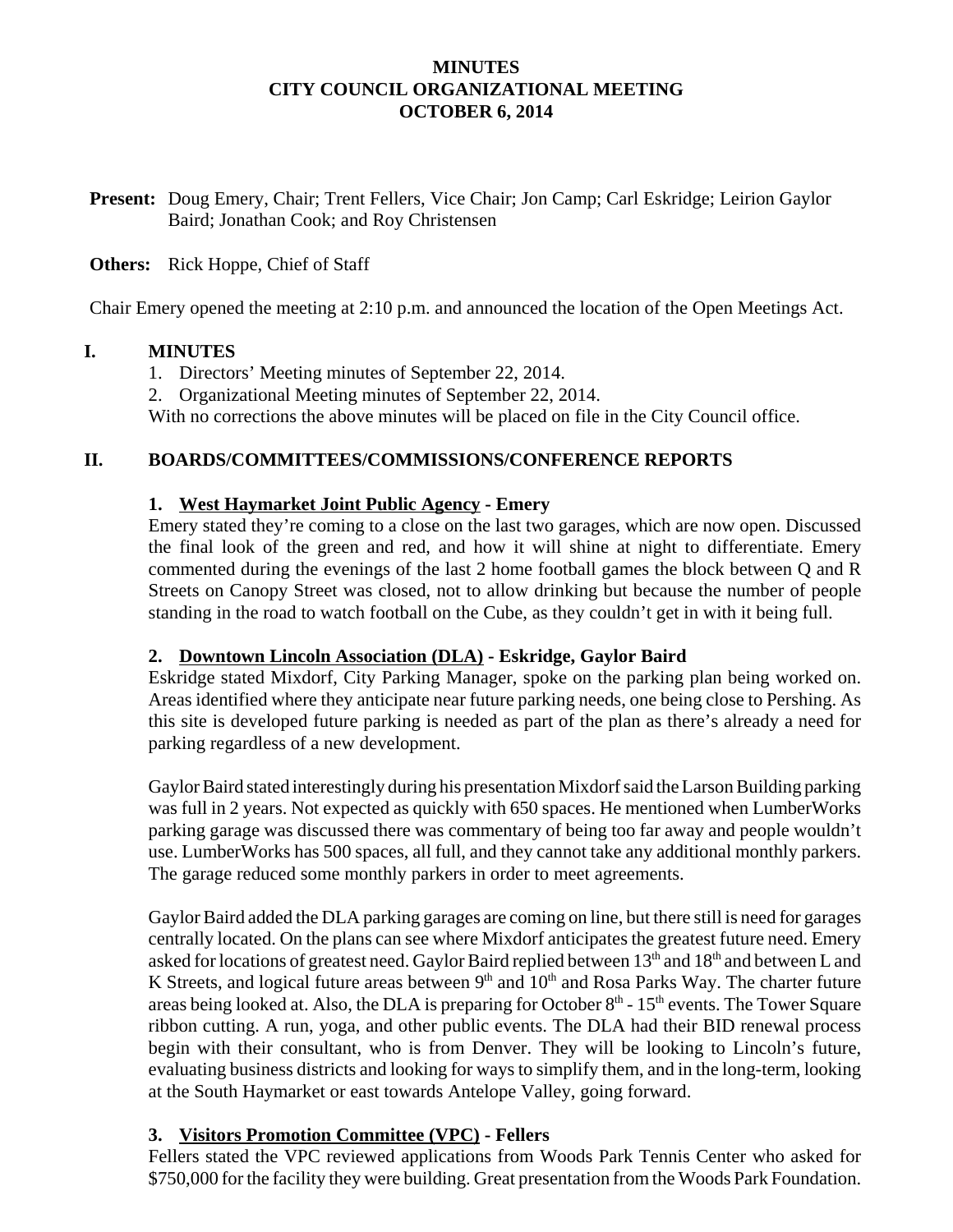Ultimately the VPC thought the Tennis Center wouldn't have the type of draw which would effect hotels, reservations. Discussed the types of items they would like to see. Ultimately rejected the \$750,000 and proposed to the County Board they do a \$50,000 contribution. The County Board, last week, voted to \$50,000 this year, and \$50,000 next year.

Camp asked for the total annual budget of VPC. Fellers replied he couldn't quote the VPC budget off the top of his head. Do know they are fairly full on projects, and within the next couple of years plan \$600,000 of projects. They committed to the arena and several others. Will get a list. Camp stated possibly the total, not so much the list, know there's more requests.

Emery added it may be helpful if they said, here are the successes. Not sure how many people are aware there were approximately 7500 women in town last weekend for Lincoln Faith. Obviously not as flashy as Katie Perry or those types of events, but a lot of these events go on. A lot more of this type being available then the Pinnacle Bank Arena which people don't know about and they see a gap between a name performer coming and may assume the building sits vacant. Not true and think we need to do a better job letting people know what is happening. The arena doesn't sit vacant as activities go on virtually all the time. Fellers commented Maul does a great job advertising what goes on, not just in the Pinnacle Arena but in all community. Emery agreed to a certain extent, but the more you get the word out it's great for everybody. And may promote an event they hadn't previously thought about who may want to come here. Lincoln is one of the leading midwest cities for church functions. Not sure how many know.

## **4. Problem Resolution Team (PRT) - Emery**

Emery stated the PRT just mitigated a problem on their  $3<sup>rd</sup>$  property this year. We were given permission by the Court to go and clean the property. We pay out of a small amount of PRT funds. Going forward this does go as a lien against the property and when the property is sold the PRT regains its money. Gives the PRT a way to resolve and continue to have funds. We have at least one more property where we'll go to Court, with the likelihood of a Court battle, but after we may have an opportunity to go and clean up, probably in the spring. These are some of the worst and have been on the PRT list a long time. We're finally seeing judges who will tell them they have 15 days to clean up, and if it doesn't happen, it goes to the PRT.

Eskridge stated there was a difficult property in the Capital Beach area with Attorney Connolly working diligently on this PRT case. Frustrating as the owner's brother lived at the property and the brother (resident of house) would go throughout the city looking through people's garbage, and haul home. Numerous items in the yard. The owner kept trying to clean up but the brother living there continued to accumulate. Emery added the one brother had made a promise to their mother that he would take care of the younger brother. A delicate position.

Emery commented the truth is there's a lot of hoarders and it's a delicate disease. They're don't do just make life difficult, but something a hoarder cannot control. You could see the anguish the hoarding brother went through as they were pulling items off. Very hard to fathom until you actually see how really attached they are to their items. But, we have several more which we are may bring to a point where judges finally say, the way to solve these problems is if we allow the City to go forward, but this does come with cost.

## **5. Internal Liquor Committee (ILC) - Christensen, Eskridge, Fellers**

Eskridge stated the ILC had a good discussion with some vendors and the community on how they feel about the arena and how changes in the City impact them. Then talked about issues relative to tailgating. Obviously we're not taking away tailgating. During football season it's a part of the culture but being able to control situations in a better way. We don't want a situation like what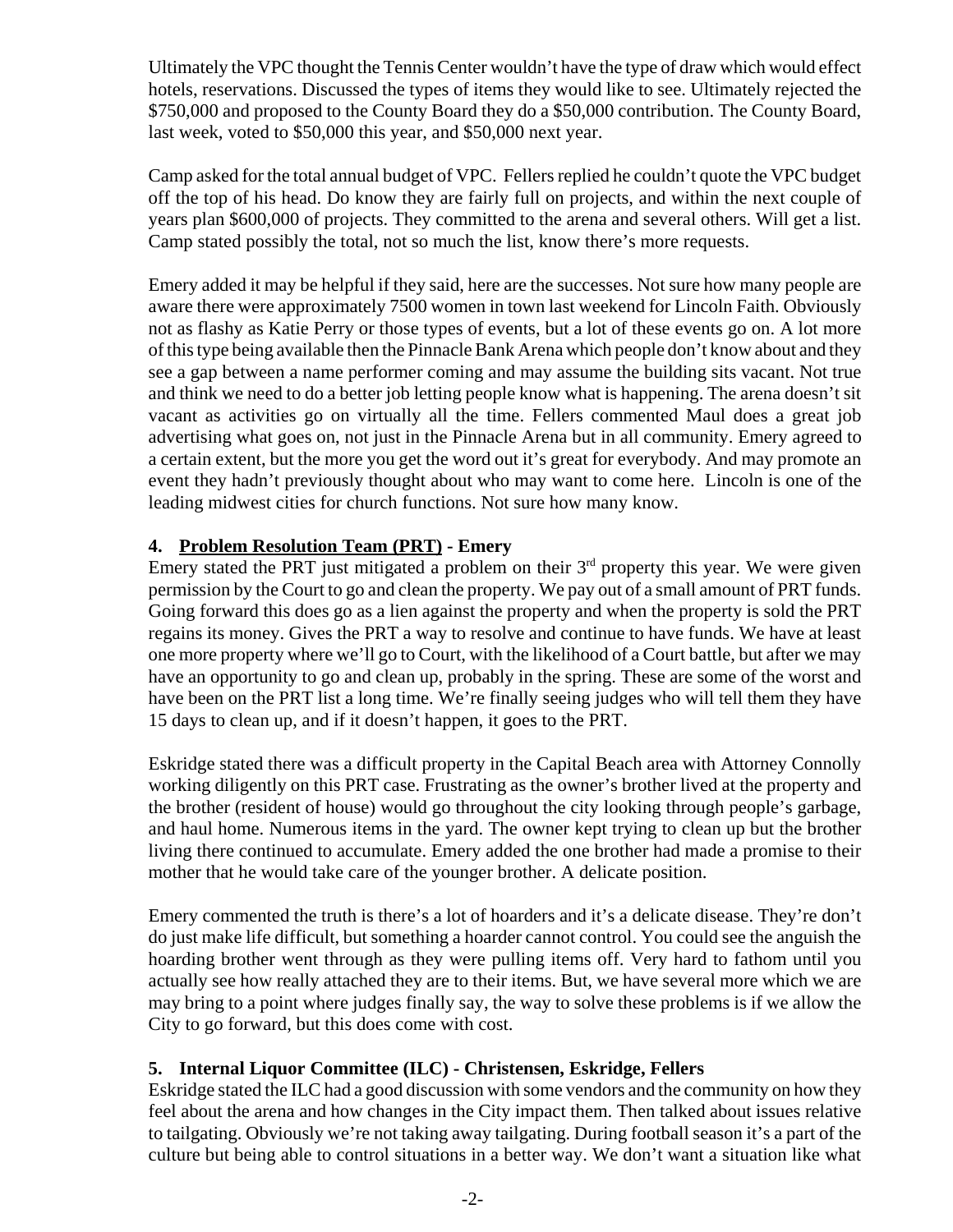happened at the Indian Center property. Looking at what we can do legally to fix some problems. The Board at the Indian Center will make future changes as they did for the subsequent game.

Christensen added one thing we need to deal with in the long term is that kind of behavior will move locations and will happen unless a more self policing takes place. Of concern is where will they move to? We'll have to, over time, develop a long term strategy for dealing with this behavior. We can't have what happened at the Indian Center anywhere. Not thinking this is only a long term problem but that we have to deal with tailgating everywhere. The same day of the Indian Center problem a tailgate party in Louisville called for the Sheriff's department.

Emery commented we have issues and as we think of a long term solution there are other cities dealing with this and much like the idea as with meters. I don't think anyone who watched gameday on Saturday saw the gameday at the Grove in Mississippi, which would make much of what happened in Lincoln look very tame. They're more fortunate as they put tailgating together to keep watch, all in one central area. Our problem is we have a downtown stadium and people spread out.

## **6. Lancaster County Correctional Facility JPA - Emery**

Emery stated they have a storage shed being constructed, which should be completed shortly. At that time we may go to quarterly meetings as now mostly we meet, and talk about paying bills. Minor landscaping needs to be done and if it turns cold quickly it may go to spring.

## **7. Joint Budget Committee (JBC) - Gaylor Baird, Emery**

Gaylor Baird stated the JBC met at the arena which was the site for the project, Homeless Connect. A one day process, basically a one-stop shopping center, for community people. A remarkable day to witness. People lined up outside the arena, before the doors opened. Inside each homeless person met by student volunteers from Doane and Concordia Colleges who acted as their navigator for the event. They segregated between Veterans and non-Veterans. Volunteers were trained to assist in looking for eligible services. Guests start with a hot donated meal, and then moved to any number of options. The longest line was for vaccine shots. Also there was clothing for Veterans, with other options of foot care, hair cuts. A lot of technology with access to libraries, explaining how they fit in, and legal assistance. Locker rooms set aside for medical exams, with ladies receiving pap smears. Very well organized. A tremendous event. Over 75 different organizations.

Gaylor Baird added this project happens once a year from 10:00 a.m. until 3:00 p.m. Lincoln has a lot of people in transition with this project lending help. Very impressive to see all the people who are working on this problem and the arena made it possible for everyone to gather.

# **III. REQUESTS FROM MAYOR**

Hoppe stated no requests today.

Hoppe added the Parks Department did a great job Sunday. Emery commented yesterday one of the largest golf scrambles for charity occurred in Lincoln at the Highlands Golf Course. When he arrived neither one of mens' standing facilities were working. People literally drove to the port-ajohns. Decided to call Hoppe who made a phone call, or two. Emery stated by the time he was done with the front 9 the facilities were working. We're trying to sell golf in the City and it didn't look professional to have the two standing facilities not working. Reiterated he appreciated Hoppe and others to have it fixed.

Hoppe stated very grateful to the Parks employees who gave up part of their Sunday to make sure